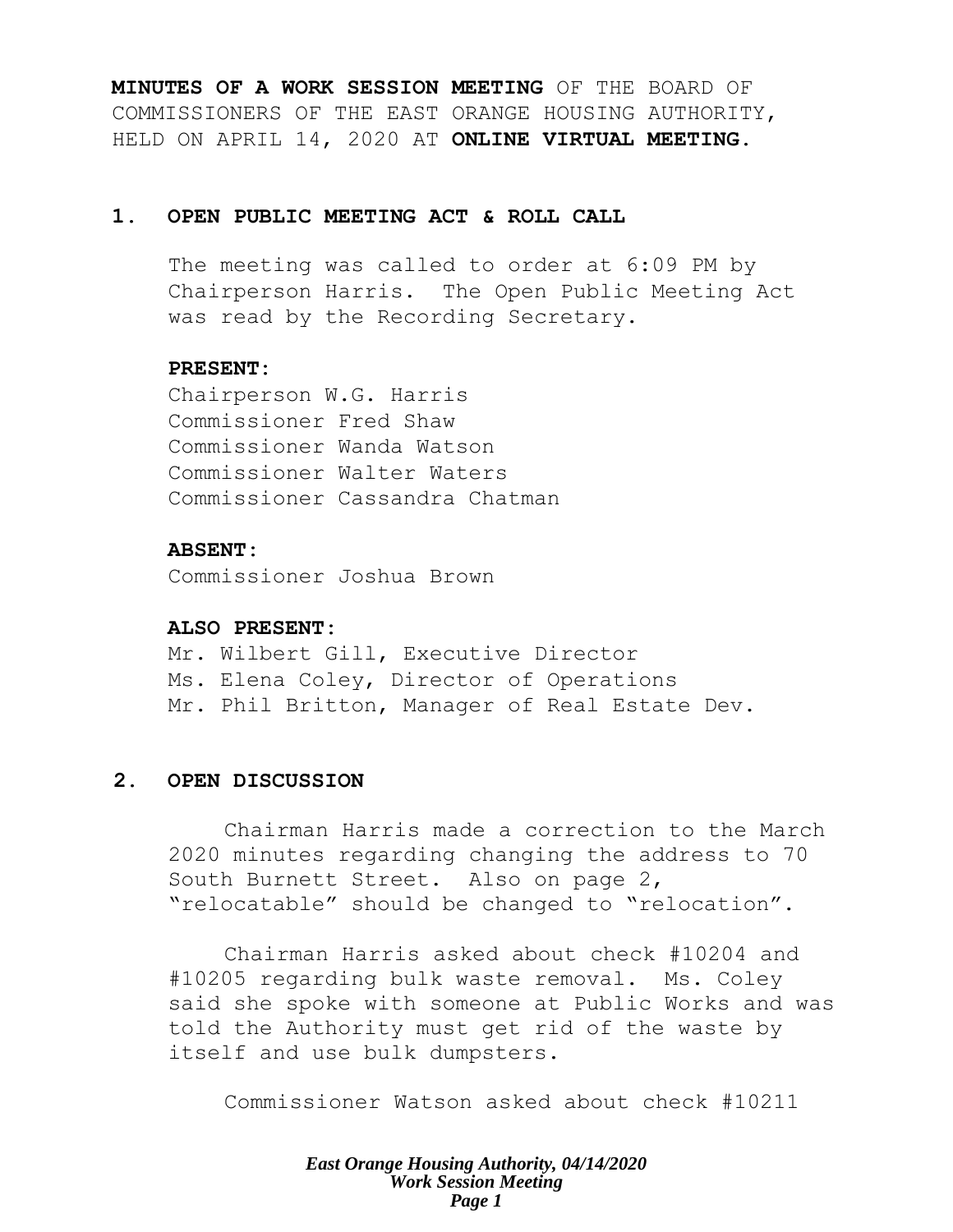for Continental Life and Accident Insurance Premium. Mr. Gill responded it is for withdrawals from employee salaries to pay for the life insurance.

Chairman Harris asked about check #10215 and what was the consultation fee for. Mr. Gill responded it is for the monthly IT services.

Chairman Harris asked about check #10218 to PHADA. Mr. Gill responded there will be a refund.

Chairman Harris asked about #10221 regarding South Jersey Energy. Mr. Gill responded there's a coop group that does bulk purchases.

Chairman Harris asked about check #10232 for supplies. Mr. Gill responded it was for supplies for Covid-19 cleaning.

Chairman Harris asked about check #10258 for Home Depot. Mr. Gill responded it was for vanities for the renovations.

Chairman Harris asked about check #1420 Direct Energy Business. Mr. Gill responded it's for the consortium for energy.

Chairman Harris asked about the capital fund money in the Executive Director's Report. Mr. Gill responded that an electrical engineer was necessary to design the new system for two new boilers. Mr. Britton responded they created drawings for the bid process.

Chairman Harris asked about the HCV program and whether HUD was granting an allowance for the Section 8 voucher payments. Mr. Gill responded the issue is regarding the tenant portion of the payments.

Chairman Harris asked about the FSS graduation.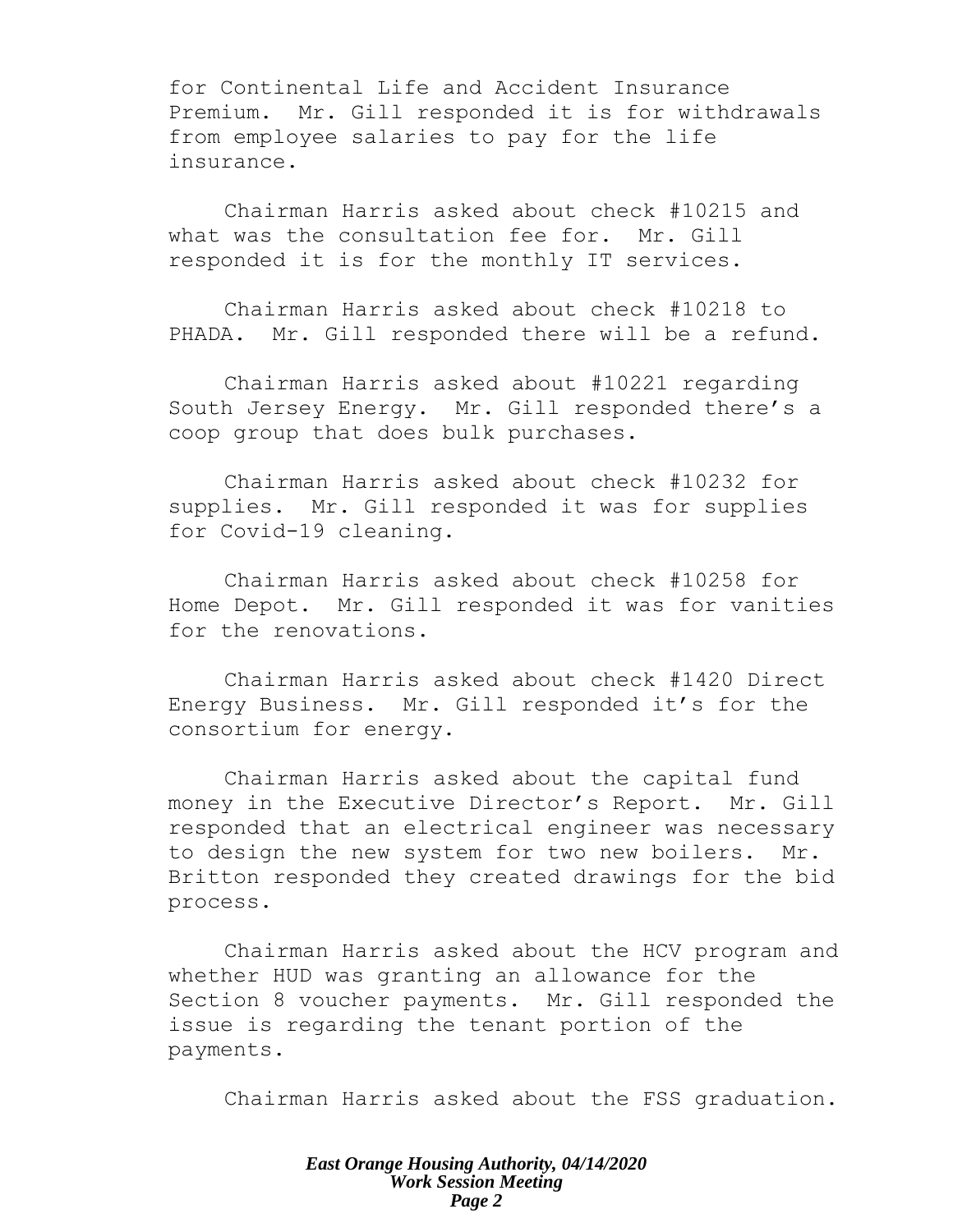Ms. Coley responded the graduation did not take place because of Covid-19.

There was discussion regarding two employees who tested positive for Covid-19. Ms. Coley gave updates on the employees and what the Housing Authority is doing to insure a safe working environment.

Chairman Harris asked about Halsted Street construction. Mr. Britton explained that the financing is being pushed back.

Chairman Harris asked about the audit for Congregate Housing Services. Ms. Coley responded the audit has been put on hold because of Covid-19.

Commissioner Watson asked about the apartment at Vista Village, regarding damages and repairs. Mr. Gill explained the status of the repairs.

### **3. ADJOURNMENT**

Work Session adjourned at 6:59PM.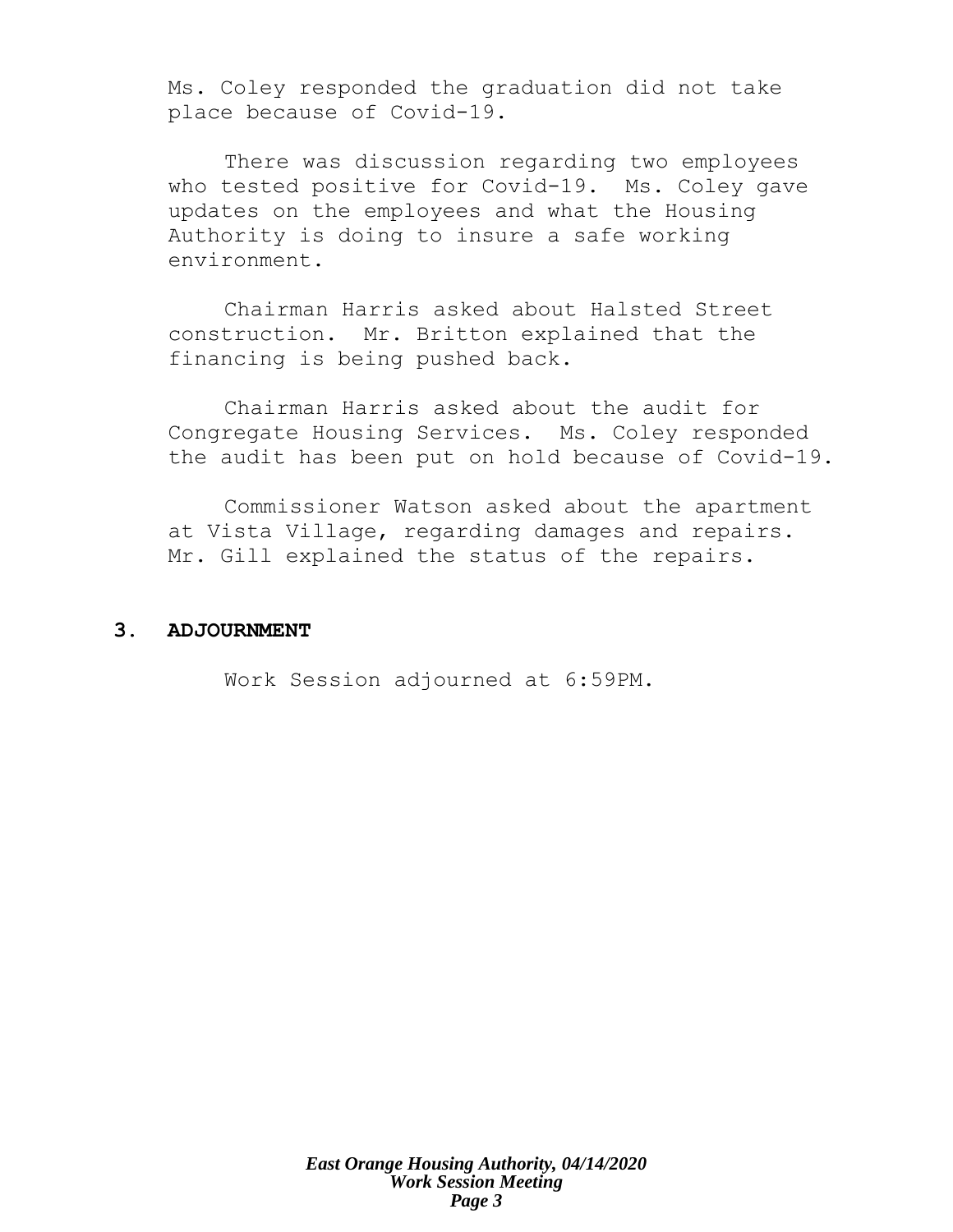**REGULAR MEETING** OF THE BOARD OF COMMISSIONERS OF THE EAST ORANGE HOUSING AUTHORITY, HELD ON APRIL 14, 2020 VIA CONFERENCE CALL.

The Board of Commissioners of the Housing Authority of the City of East Orange met in a Regular Meeting, via conference call, on the 14<sup>th</sup> day of April, 2020. Chairperson W.G. Harris called the meeting to order at 7:00 PM.

The Chairman stated that this meeting is being conducted on conformity with the Open Public Meeting Act. Due to the Covid-19 pandemic, in lieu of a regular live meeting, the April 14, 2020 Board of Commissioners meeting will be conducted by conference call. The meeting will begin promptly at 7:00 PM, dial-in number: 800-615-1516, access code: 6780250. The notice was posted on the EOHA website on Thursday, April 9, 2020.

# **PRESENT:**

Chairperson W.G. Harris Vice-Chairman Walter Waters Commissioner Wanda Watson Commissioner Fred Shaw Commissioner Cassandra Chatman

#### **ABSENT:**

Commissioner Joshua Brown

#### **ALSO PRESENT:**

Mr. Wilbert Gill, Executive Director Ms. Elena Coley, Director of Operations Mr. Phil Britton, Manager of Real Estate Dev. Ms. Duangrat Simpkins, Office Manager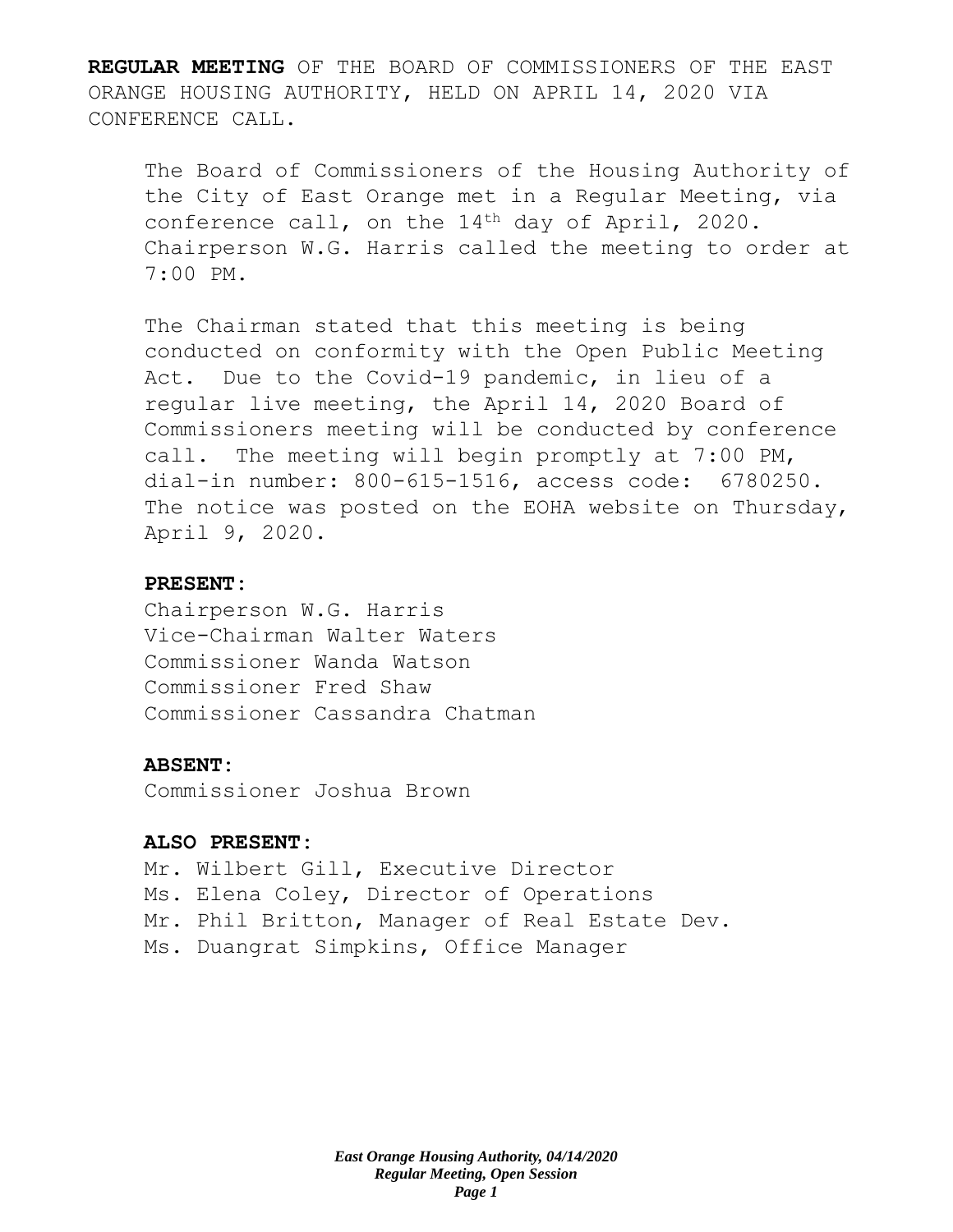#### **PUBLIC NOTICE OF REGULAR MEETING**

# **TO: BOARD OF COMMISSIONERS OF THE HOUSING AUTHORITY OF THE CITY OF EAST ORANGE, CITY CLERK OF EAST ORANGE, EAST ORANGE RECORD AND NEWARK STAR LEDGER**

Notice is hereby given pursuant to the Open Public Meetings Act, that a Regular Meeting of the Board of Commissioners of the Housing Authority of the City of East Orange, will be held on Tuesday, April 14, 2020, via conference call, for the purpose of acting upon:

# **2020-16 AUTHORIZING OR RATIFYING PAYMENT OF THE BILL LIST FOR THE MONTH OF MARCH 2020**

**2020-17 RESOLUTION AUTHORIZING THE ALLOCATION OF TWENTY-FIVE (25) PROJECT BASED VOUCHERS TO GENESIS COMPANIES, LLC, AN AFFILIATE OF 160 HALSTED ASSOCIATES URBAN RENEWAL, LLC FOR ITS HALSTED STREET SENIOR DEVELOPMENT EAST ORANGE, NJ**

And for the purpose of transacting any other business related hereto or which may properly come before each meeting.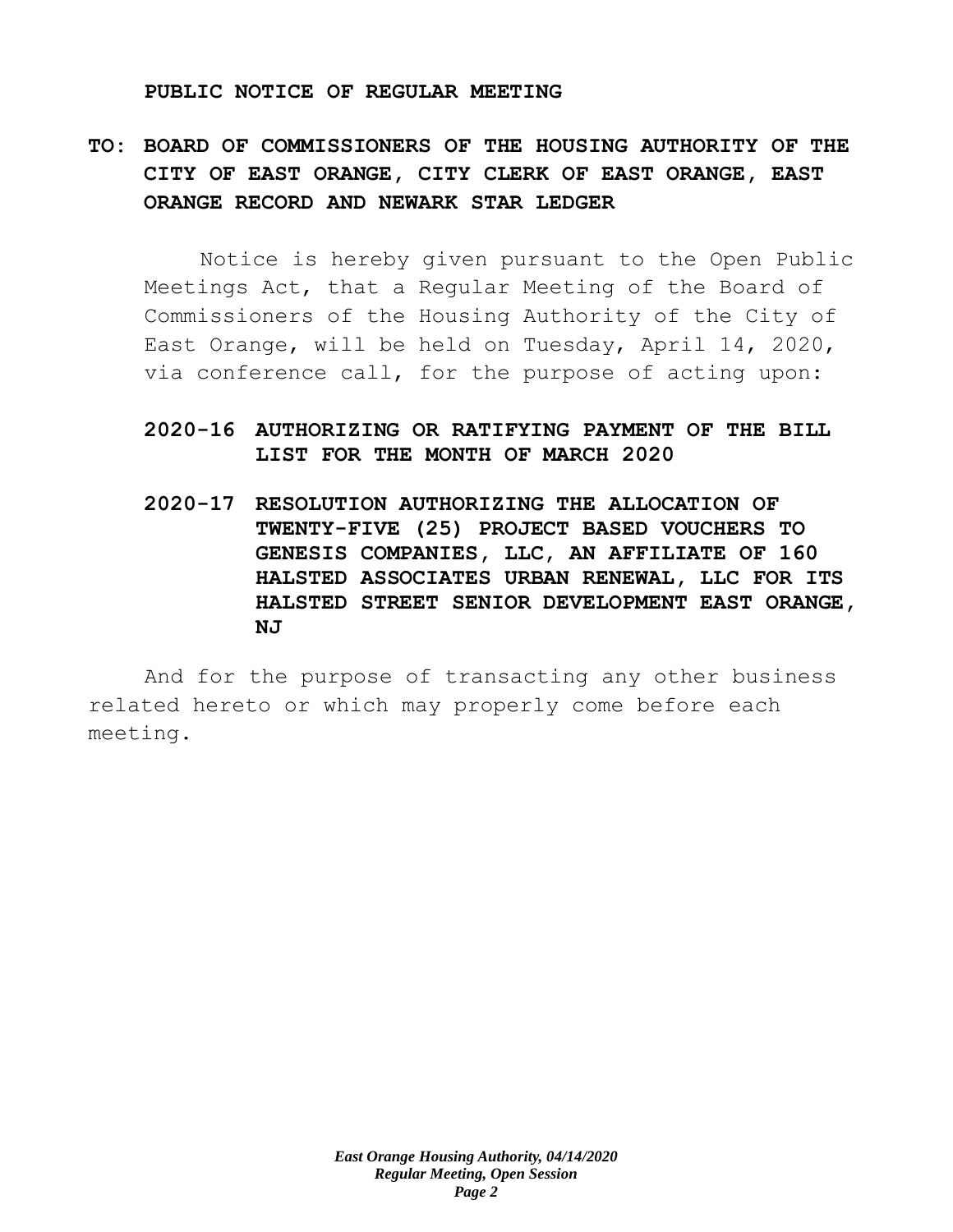# 1. **OPEN PUBLIC MEETING ACT and ROLL CALL**

#### **PRESENT:**

Chairperson W.G. Harris Vice-Chairman Walter Waters Commissioner Fred Shaw Commissioner Cassandra Chatman Commissioner Wanda Watson

#### **ABSENT:**

Commissioner Joshua Brown

#### **ALSO PRESENT:**

Mr. Wilbert Gill, Executive Director Ms. Elena Coley, Director of Operations Mr. Phil Britton, Manager of Real Estate Dev. Ms. Duangrat Simpkins, Office Manager

#### **2. MINUTES**

**MOTION:** Commissioner Watson moved to approve the minutes of the previous meeting in March 2020. Commissioner Waters seconded. There were no questions.

ROLL CALL: Ayes: Chatman, Watson, Waters, Shaw, Harris. Nays: None. Abstentions: None.

The Resolution was approved 5-0-0.

# **3. APPROVAL OF THE BILLS**

**MOTION:** Commissioner Waters moved to approve the payment of bills. Commissioner Chatman seconded. There were no questions.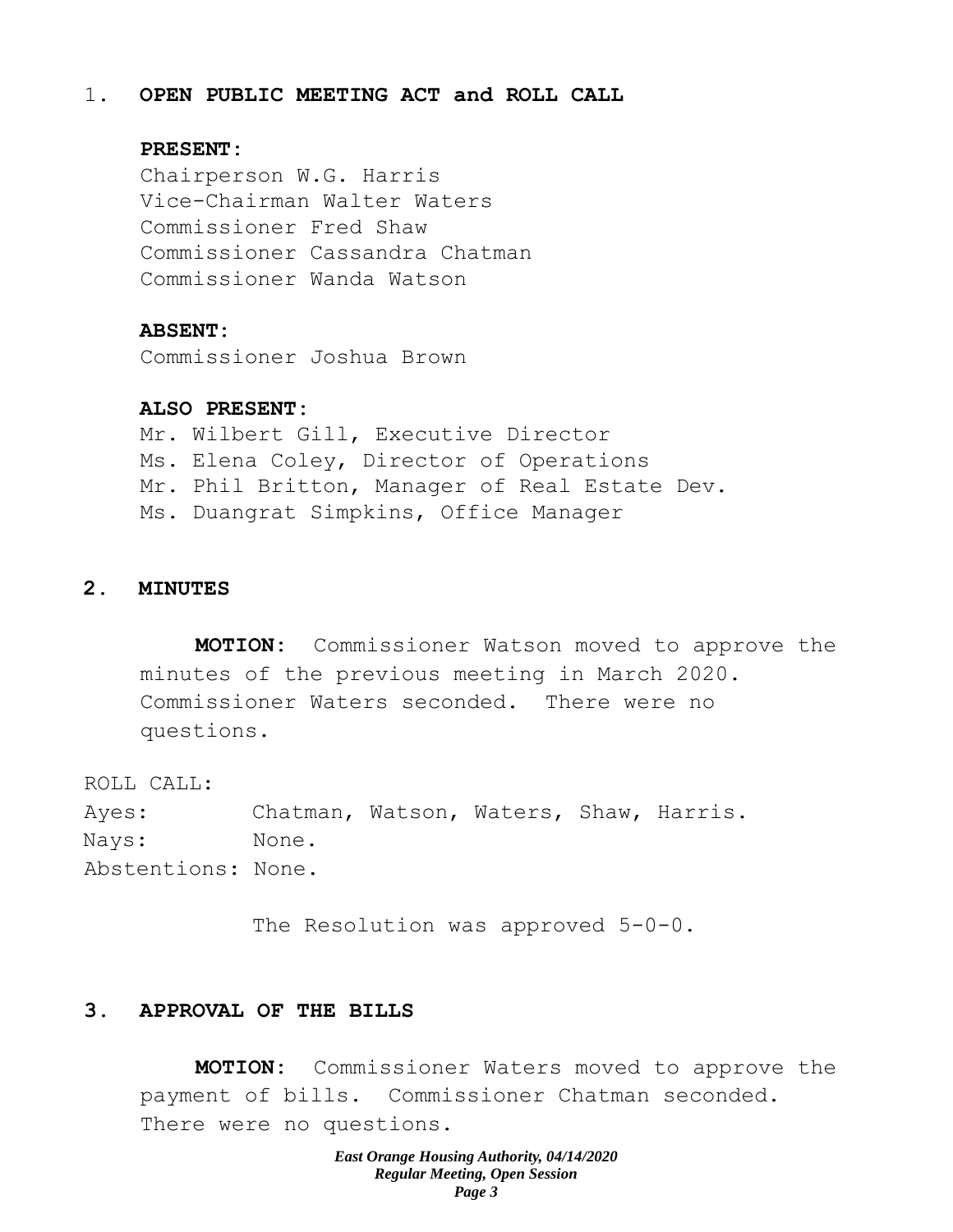ROLL CALL: Ayes: Chatman, Watson, Shaw, Waters, Harris. Nays: None. Abstentions: None.

The Resolution was approved 5-0-0.

# **4. VISITORS**

There were no visitors.

#### **5. REPORTS**

**COMMITTEE REPORTS**

**REAL ESTATE DEVELOPMENT:** There was no report.

**FINANCE:** There was no report.

**BUILDINGS & GROUNDS:** There was no report.

**BY-LAWS & PROCUREMENT:** There was no report.

**PERSONNEL:** There was no report.

**NON-PROFIT COMMITTEE:** There was no report.

**EOHCDC BOARD OF DIRECTORS**: There was no report.

**LEGAL REPORT (Board Attorneys)**

There was no report.

**EXECUTIVE DIRECTOR**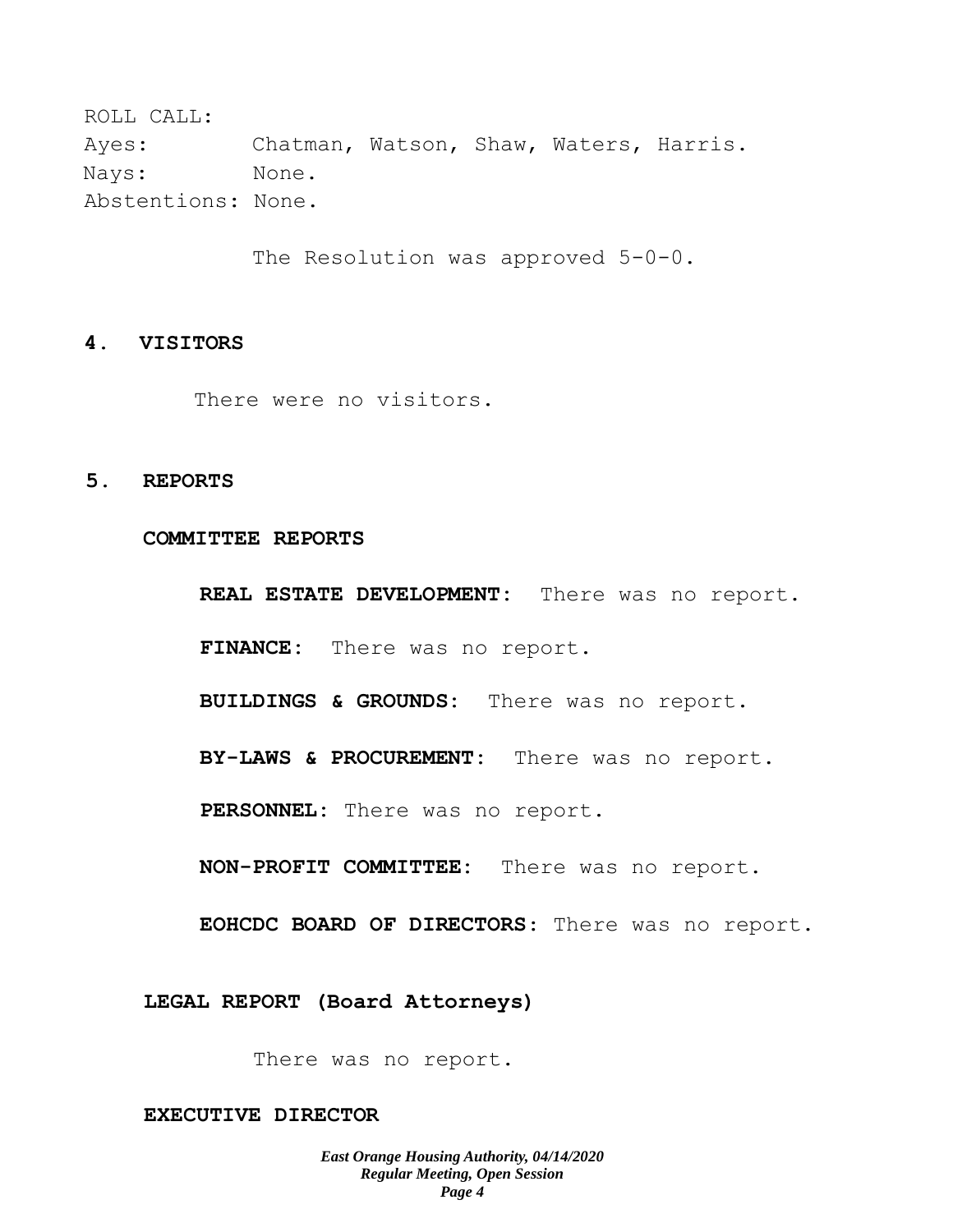The report stood. Mr. Gill and Ms. Coley highlighted his report and answered questions from the Commissioners.

# **6. OLD BUSINESS**

There was no Old Business.

## **7. NEW BUSINESS**

Mr. Gill stated he is applying for an emergency grant from the State of New Jersey related to Covid-19 relief.

#### **8. RESOLUTIONS**

**2020-17 RESOLUTION AUTHORIZING THE ALLOCATION OF TWENTY-FIVE (25) PROJECT BASED VOUCHERS TO GENESIS COMPANIES, LLC, AN AFFILIATE OF 160 HALSTED ASSOCIATES URBAN RENEWAL, LLC FOR ITS HALSTED STREET SENIOR DEVELOPMENT EAST ORANGE, NJ**

> Commissioner Chatman moved to approve the Resolution. Commissioner Waters seconded.

Mr. Gill explained that 25 of the vouchers will be project based. An RFP was put out and Genesis will be the contractor.

ROLL CALL:

Ayes: Chatman, Watson, Shaw, Waters, Harris. Nays: None. Abstentions: None.